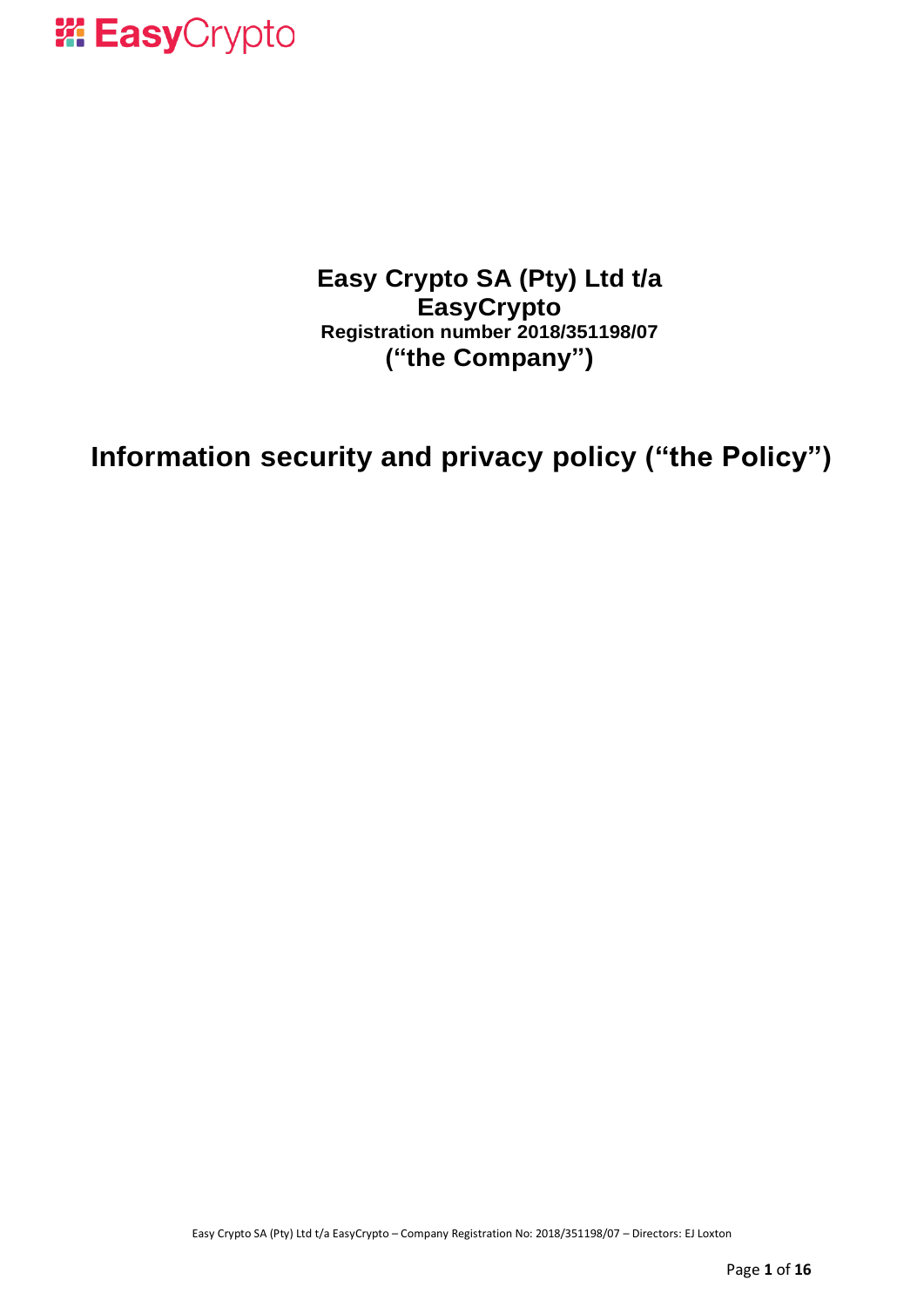### **Easy**Crypto

### **1. Policy approval and information**

| Policy owner                                   |                                         | Board of directors   |                      |             |               |
|------------------------------------------------|-----------------------------------------|----------------------|----------------------|-------------|---------------|
| Policy type                                    |                                         | Information security |                      |             |               |
| Policy drafter                                 |                                         | Gigi Vorlaufer       |                      |             |               |
| Policy reviewer                                |                                         |                      |                      |             |               |
| Policy creation date (1 <sup>st</sup> version) |                                         | <b>June 2021</b>     |                      |             |               |
| Policy review date (this version)              |                                         | <b>June 2021</b>     |                      |             |               |
| Approver's signature                           |                                         |                      |                      |             |               |
| Approved by (this version)                     |                                         |                      |                      |             |               |
| Adopted by (this version)                      |                                         | Board of directors   |                      |             |               |
| Approval date (this version)                   |                                         |                      |                      |             |               |
| Approval date (1 <sup>st</sup> version)        |                                         |                      |                      |             |               |
| Version number                                 |                                         | V01.02               |                      |             |               |
| <b>Summary of policy history</b>               |                                         |                      |                      |             |               |
| Version number                                 | Drafted/adapted/reviewed<br><u>by</u>   |                      | Creation/review date | Approved by | Approval date |
| V01.01                                         | Gigi Vorlaufer (generic draft)          |                      | <b>June 2021</b>     | N/A         | N/A           |
| V01.02                                         | Gigi Vorlaufer (adapted for<br>Company) |                      | <b>June 2021</b>     |             |               |
|                                                |                                         |                      |                      |             |               |
|                                                |                                         |                      |                      |             |               |
|                                                |                                         |                      |                      |             |               |
|                                                |                                         |                      |                      |             |               |

### **2. Purpose and scope**

The Information security and privacy policy is prescribed in terms of the Electronic Communications and Transactions Act 25 of 2002 (the ECTA), as amended, or substituted, from time to time. A supplier that offers goods, or services, for sale, for hire, or for exchange, by way of an electronic transaction, must make specific information available to consumers, on the website where the goods, or services, are offered. Amongst several other things, the website must include the security procedures and privacy policy of the supplier, in respect of payment, payment information, and personal information. The website must also include the return, exchange, and refund policy of the supplier.

**The Company is a crypto assets service provider (CASP). It has voluntarily applied the obligations applicable to accountable institutions (AIs), in terms of the Financial Intelligence Centre Act 38 of 2001 (the FICA), through the Financial Sector Regulation Act 9 of 2017 (the FSRA), because it is a CASP, and it wants to proactively implement a risk-based approach to mitigate the risk of the Company being used for money laundering and/or terrorist financing. It is an employer, and must adhere to the related employment, labour, health and safety, and taxation, legislation. The Company may provide these services to clients, by providing for clients to transact electronically, via the website, and/or mobile application**. A "**transaction**" is either of a commercial, or non-commercial, nature, and includes providing information electronically, and providing e-government services. **The Company is a "data controller", because it electronically requests, collects, collates, processes, or stores, personal information from, or in respect of, a data subject**. The ECTA applies to personal information that was collected through electronic transactions.

**This Policy must be read together with the Protection of personal information policy, in terms of the Protection of Personal Information Act 4 of 2013 (the POPIA), the Retention of documents policy, and the manual, in terms of the Promotion of Access to Information Act 2 of 2000 (the PAIA).**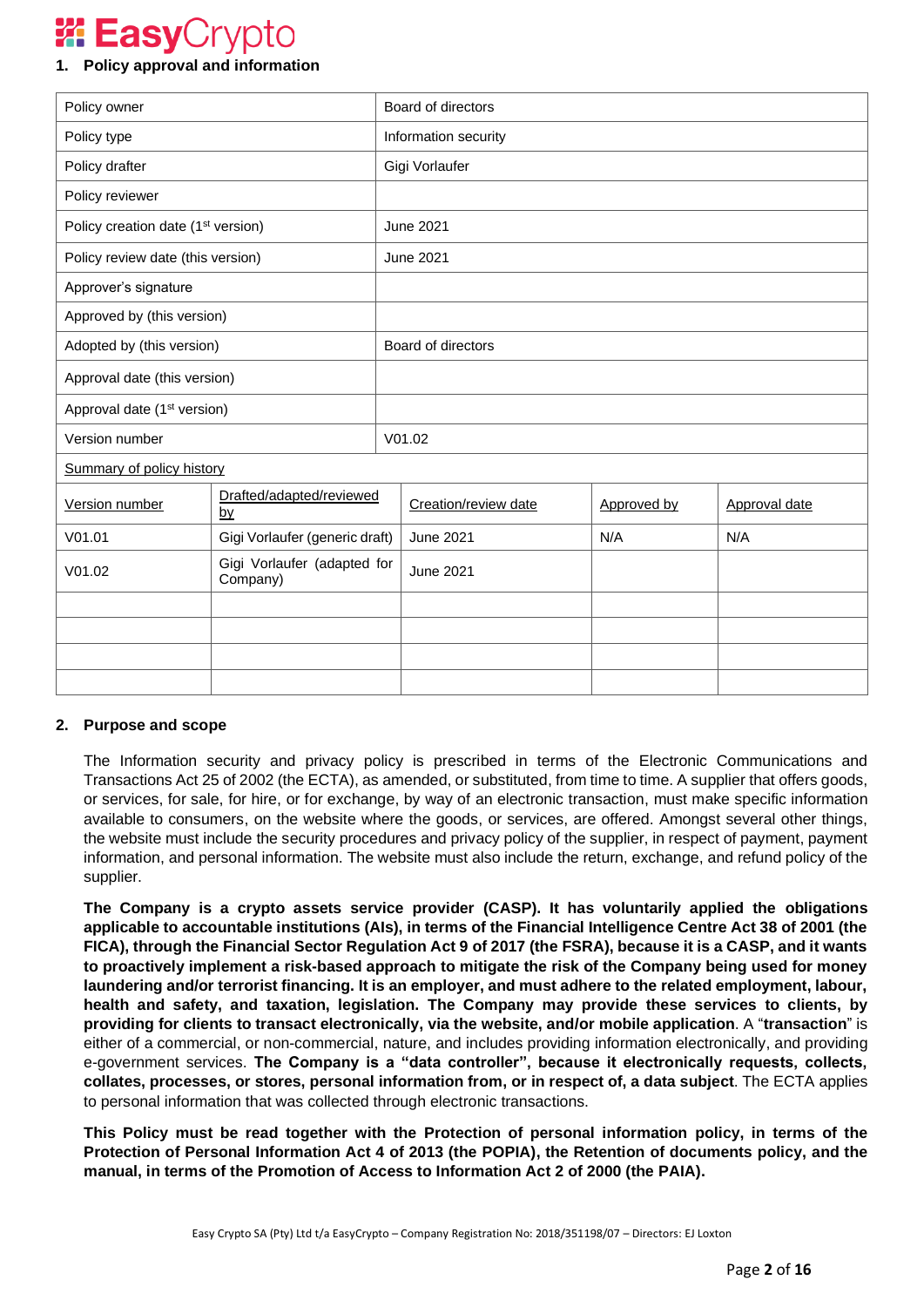The Company's information systems, and computing assets (either leased, or owned), including, but not limited to, computers, data, computer networks, hardware, software, mobile devices, printers, and any other media, used to store, or process, information, are the property of the Company, and are valuable corporate assets.

The purpose of this Policy is to:

- determine the procedures, and minimum standards, which are necessary to ensure the protection, and safeguarding, of the confidentiality, integrity, and availability, of business information, and information processing facilities
- specify the principles for electronically collecting personal information
- determine the procedures for electronic communication
- specify the security safeguards required in terms of Condition 7 of the POPIA
- enable the identifying of information related risks, report unauthorised information access, leakages, or attempts to obtain information, through unauthorised ways
- ensure that electronic transactions conform to the highest international standards
- develop a safe, secure, and effective, environment for clients to use electronic transactions
- specify certain obligations, and prohibitions, about cybercrime.

This Policy is applicable to all employees, regardless of whether they are permanent, temporary, or contractors, third parties, external contractors, consultants, product suppliers, and services suppliers, as may be applicable, and for ease of reference, are collectively referred to as "applicable people". It applies to all the Company's information systems, including systems that are leased, maintained and/or supported by third parties, on behalf of the Company, ad information system services.

### **2.1. Legislative framework**

The reference to legislation, subordinate legislation, and supervision documents, includes amendments made from time to time.

- Electronic Communications and Transactions Act 25 of 2002 (the ECTA)
- Protection of Personal Information Act 4 of 2013 (the POPIA)
- Promotion of Access to Information Act 2 of 2000 (the PAIA)
- Consumer Protection Act 68 of 2008 (the CPA)
- Regulation of Interception of Communications and Provision of Communication-Related Information Act 70 of 2002 (the RICA)
- Cybercrimes Act 19 of 2020 (commencement date is still to be proclaimed).

### **2.2. Data ownership, protection, security, and use**

- 2.2.1. **"Information system"** is a system for generating, sending, receiving, storing, displaying, or otherwise processing, data messages, and includes the Internet.
- 2.2.2. **"information system services"** includes the provision of connections, the operation of facilities for information systems, the provision of access to information systems, the transmission, or routing, of data messages between, or among, points specified by a user, and the processing, and storage, of data, at the individual request of the recipient of the service.
- 2.2.3. The Company's information systems, data, and computer assets, are the property of the Company, and are deemed to be valuable corporate assets.
- 2.2.4. Applicable people are responsible for the corporate resources entrusted to them.
- 2.2.5. Applicable people must exercise care, and due diligence, to ensure the integrity, and security, of corporate resources.
- 2.2.6. Access to company information, and information systems, must be in accordance with the applicable person's role, and responsibilities.
- 2.2.7. Company information must be protected from intentional, and negligent, damage.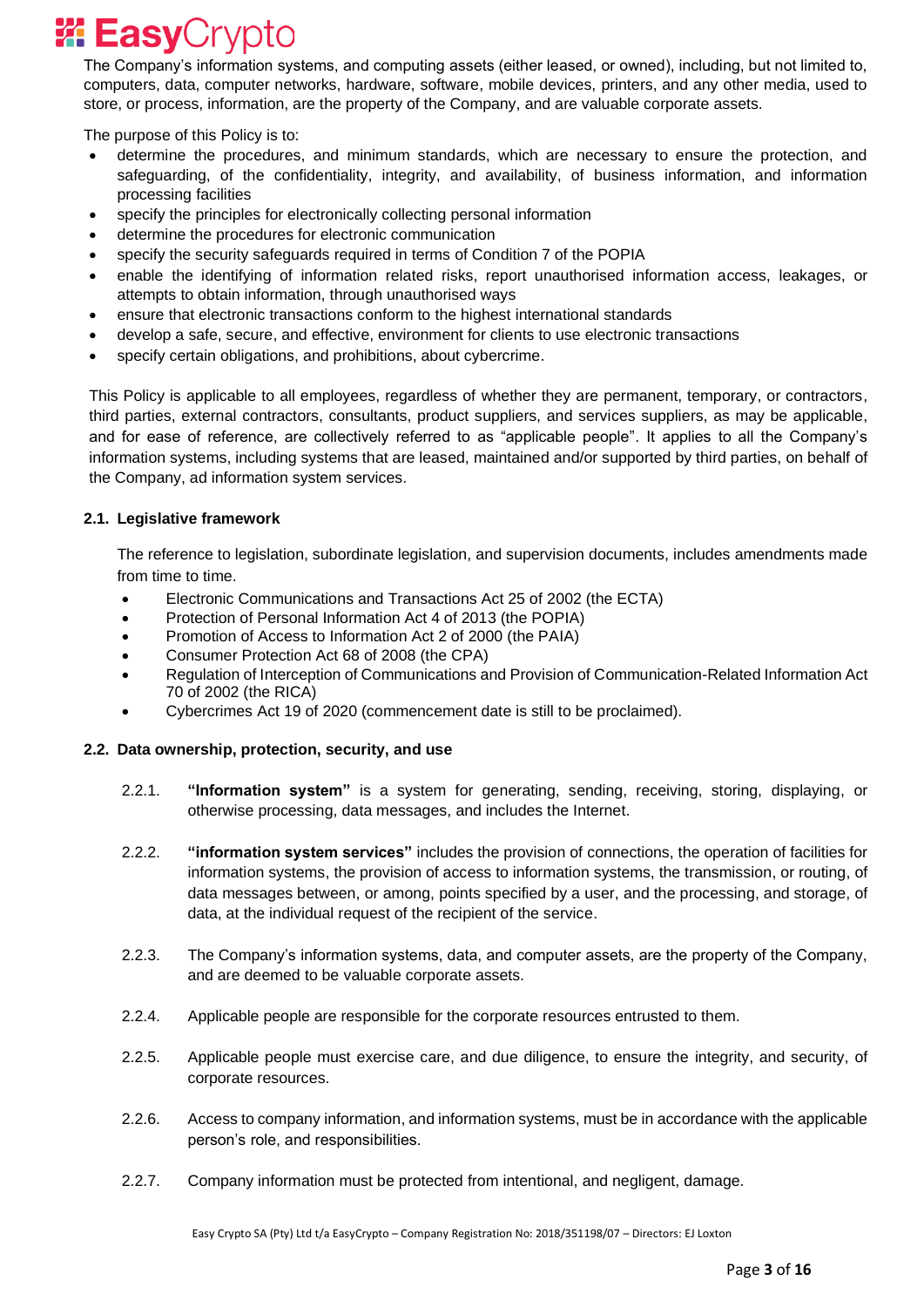- 2.2.8. The Company will only intercept communication on its website and/or mobile application, in accordance with the RICA.
- 2.2.9. Applicable people may not execute network monitoring and/or interception, unless these activities are in accordance with their roles, and responsibilities.
- 2.2.10. Management reserves the right to intercept and/or monitor electronic communications for internal policy compliance, suspected criminal activity, lack of employee productivity, and other systems management reasons, in accordance with relevant processes.
- 2.2.11. **"electronic communication"** is a communication by means of data messages.
- 2.2.12. **"data message"** is data generated, sent, received, or stored, by electronic means, and includes voice, where the voice is used in an automated transaction, and a stored record.
- 2.2.13. **It is a criminal offence, in terms of the Cybercrimes Act, to disclose a data message, via an electronic communications service,**
	- **causing damage to property belonging to, or violence against, a person, or a group of persons (regardless of whether, or not, the disclosure is unlawful, and intentional)**
	- **which threatens a person with damage to property belonging to that person, or a related person, or violence against that person, or a related person (if the disclosure is unlawful, and intentional)**
	- **which threatens a group of persons, or a person forming part of, or associated with, that group of persons, with damage to property belonging to that group of persons, or a person forming part of, or associated with, that group of persons, or violence against the group of persons, or a person forming part of, or associated with, that group of persons,**
		- **and a reasonable person, in possession of the information, with due regard to all the circumstances, would perceive the data message, either by itself, or in conjunction with another data message, or other information, as a threat of damage to property, or violence to a person, or category of persons, respectively (if the disclosure is unlawful, and intentional)**
	- **of an intimate image of a person, without the consent of that person (if the disclosure is unlawful, and intentional).**
- 2.2.14. **The Company, as a financial institution, MUST REPORT to the South African Police Service (SAPS), without delay, and preferably not later than 72 hours after becoming aware of the offence, that its electronic communications service, or electronic communications network, has been involved in the commission of cybercrime offences, which offences include:**
	- **unlawful access**
	- **unlawful interception of data**
	- **unlawful acts in respect of software, or hardware, tool**
	- **unlawful interference with data, or computer program**
	- **unlawful interference with computer data storage medium, or computer system**
	- **unlawful acquisition, possession, provision, receipt, or use, of password, access code, or similar data, or device**
	- **cyber fraud**
	- **cyber forgery, and uttering**
	- **cyber extortion**
	- **aggravated offences**
	- **theft of incorporeal property**
- 2.2.15. The Company has established appropriate, reasonable, technical, and operational, measures to protect personal information, in accordance with the requirements of the POPIA. **Refer to the Protection of personal information policy.**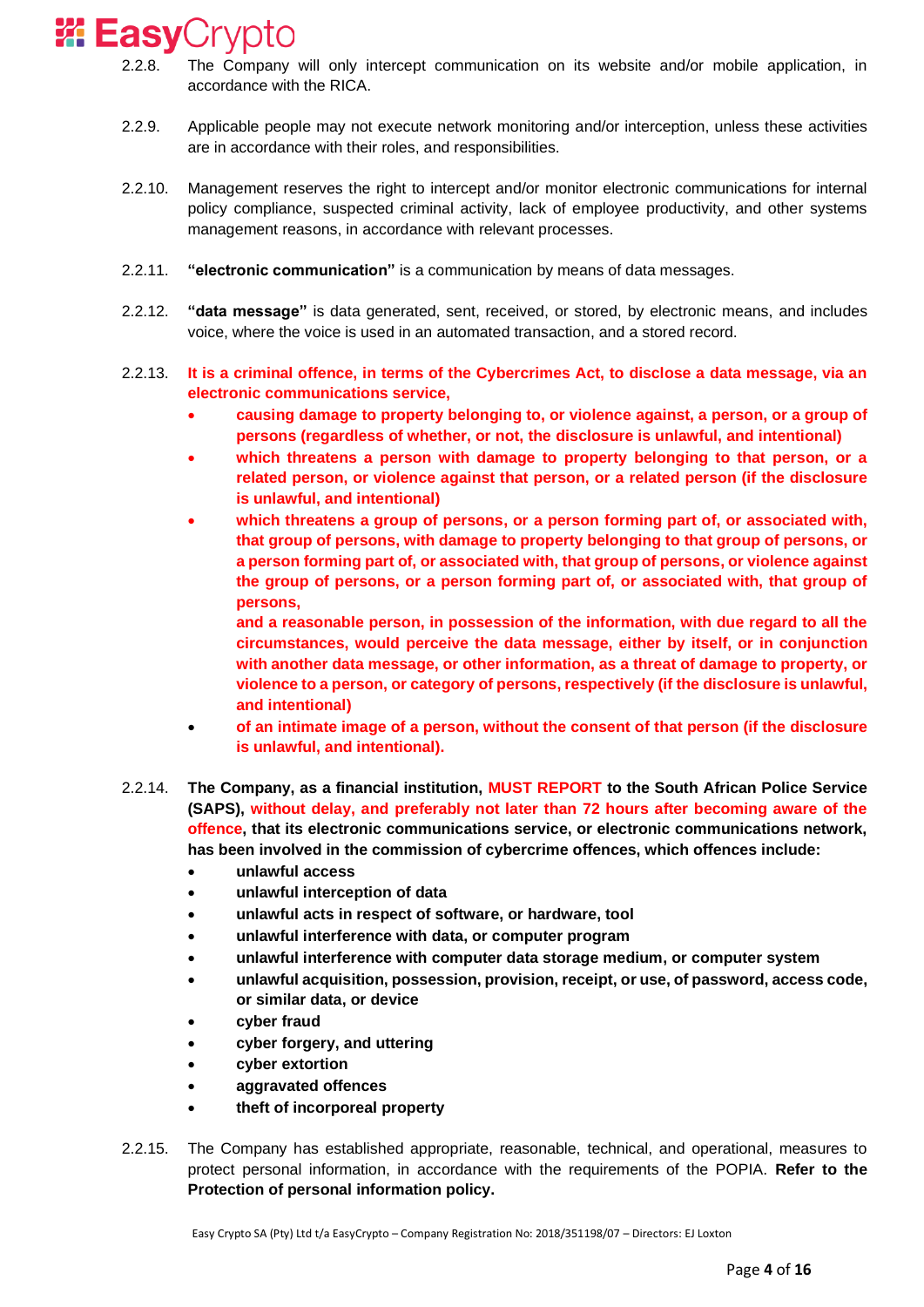### **<sup>2</sup> Easy**Crypto

2.2.16. The measures have been established to prevent the damage, loss, or destruction, of personal information, and the unauthorised access to personal information.

### **2.3. Electronically collecting personal information**

- 2.3.1. The Company, as a **data controller**:
	- **MUST HAVE** the **express written permission** of the data subject, for collecting, collating, processing, or disclosing, any personal information about the data subject, **UNLESS** it is permitted, or required, to do so, by law.
	- **MAY NOT** electronically request, collect, collate, process, or store, personal information about a data subject, which is not necessary for the lawful purpose for which the personal information is required.
	- **MUST** disclose, in writing, to the data subject, the specific purpose for which personal information is being requested, collected, collated, processed, or stored.
	- **MAY NOT** use the personal information for any other purpose than the disclosed purpose, without the express written permission of the data subject, **UNLESS** it is permitted, or required, to do so, by law.
	- **MUST**, for as long as the personal information is used, and **for at least one year** thereafter, **keep a record** of the personal information, and the specific purpose for which the personal information was collected.
	- **MAY NOT** disclose personal information held by it, to a third party, **UNLESS** required, or permitted, by law, or specifically authorised to do so, **in writing**, by the data subject.
	- **MUST**, for as long as the personal information is used, and **for at least one year** thereafter, **keep a record of the third party**, to whom the personal information was disclosed, and of the **date** on which, and the **purpose** for which, it was disclosed.
	- **MUST** delete, or destroy, all personal information that has become obsolete.
- 2.3.2. The Company, as a party controlling personal information, **MAY USE** that personal information to compile profiles, for statistical purposes, and may freely trade with the profiles, and statistical data, **IF** the profiles, or statistical data, **CANNOT BE LINKED** to a specific data subject, by a third party.

### 2.3.3. **Refer to the Protection of personal information policy.**

### **2.4. Privacy**

- 2.4.1. When designing, and developing, business processes, and systems, the Company must consider, and incorporate, privacy principles, such as:
	- **Protection**: ensuring that it has taken reasonable steps to protect information from misuse, and keeping the information secure
	- **Minimality**: only collecting the minimum information necessary, to achieve a specified purpose
	- **Transparency:** not using the information collected for any other purpose, unless permitted by the data subject, or authorised, or mandated, by law
	- **Accuracy**: maintaining the information collected in an accurate, timely, and complete, way, to ensure that the interests of the data subjects are protected
	- **Security**: implementing suitable physical, and information, security measures, to ensure that collecting, using, and maintaining, personal information, is properly safeguarded.

### **2.5. Secure environment**

2.5.1. The Company must implement, and maintain, security controls to information assets, which are commensurate with the magnitude of harm that would result from the loss of, misuse of, modification of, inability to access, or unauthorised access to, information in a system.

### **2.6. Information asset priority**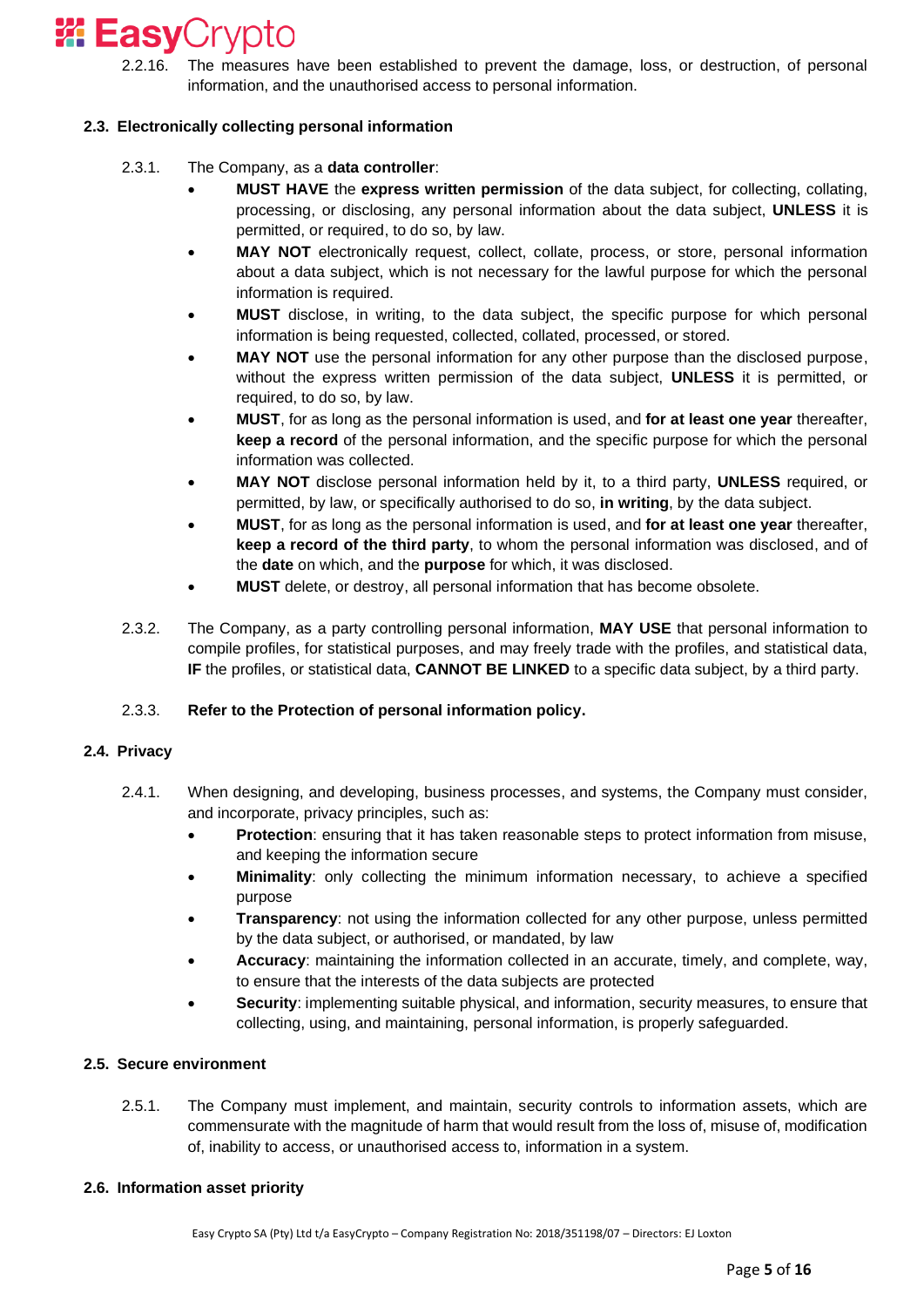- 2.6.1. The Company will, according to determined criteria, prioritise information assets, based on their business critical nature, the sensitivity of the information, and whether the information needs additional protection, or special handling.
	- Highly sensitive information systems, information processing, or services, which require additional protection, must be securely isolated, including on mobile, and portable, devices.
- 2.6.2. The Company will ensure that information assets have "nominated owners", to ensure the accountability of systems, equipment, and information.
- 2.6.3. The Company will implement, and maintain, identification, and authentication, measures, to access information systems.
- 2.6.4. The Company has established documented procedures to securely, manage, and operate, information processing facilities, to prohibit unauthorised disclosure, duplication, modification, destruction, loss, misuse, or theft, of information, and to prohibit unauthorised access to information. These security procedures include both hardware, and software, methods.
- 2.6.5. The Company has established a business continuity and recovery policy and plan:
	- **Business continuity:** To cater for exceptional risks which, even though they are unlikely, would have catastrophic consequences, for the business of the Company, including succession planning, the death of a key person, crisis events that threaten to shut down business operations, or any other financial situation, or unexpected event, which threatens to destroy the business of the Company.
	- **Disaster recovery:** To recover, and protect, business operations, being every business subsystem, and operation, if a disaster occurs, being the abrupt disruption of all, or part, of the Company's business operations.
	- **Financial recovery:** To restore the Company's financial situation after a significant deterioration.
	- **Resolution:** To have a strategy for the rapid, and orderly, resolution of the Company's business, if a failure occurs.

### 2.6.6. **Refer to the Business continuity and recovery policy and plan.**

### **2.7. Access, passwords and usernames**

- 2.7.1. Applicable people will be held accountable, and responsible, for activities performed with their usernames for information systems.
- 2.7.2. Applicable people are prohibited from sharing their usernames and/or passwords for information systems, with any other person.
	- Using another person's username and/or password is prohibited.
	- When applicable, management will approve the relevant rights, and privileges.
- 2.7.3. Applicable people must change their passwords for information systems regularly, and when their passwords have been disclosed to other people, or when a system compromise is suspected.
	- Where possible:
		- o passwords should be set to expire every 30 days
		- o passwords should be stored in an encrypted way
		- o accounts should be locked after 5 failed incorrect password attempts.
- 2.7.4. Using generic usernames is prohibited, unless specifically required by the system, and if approved by management.
- 2.7.5. Usernames may not be re-used for other information system users.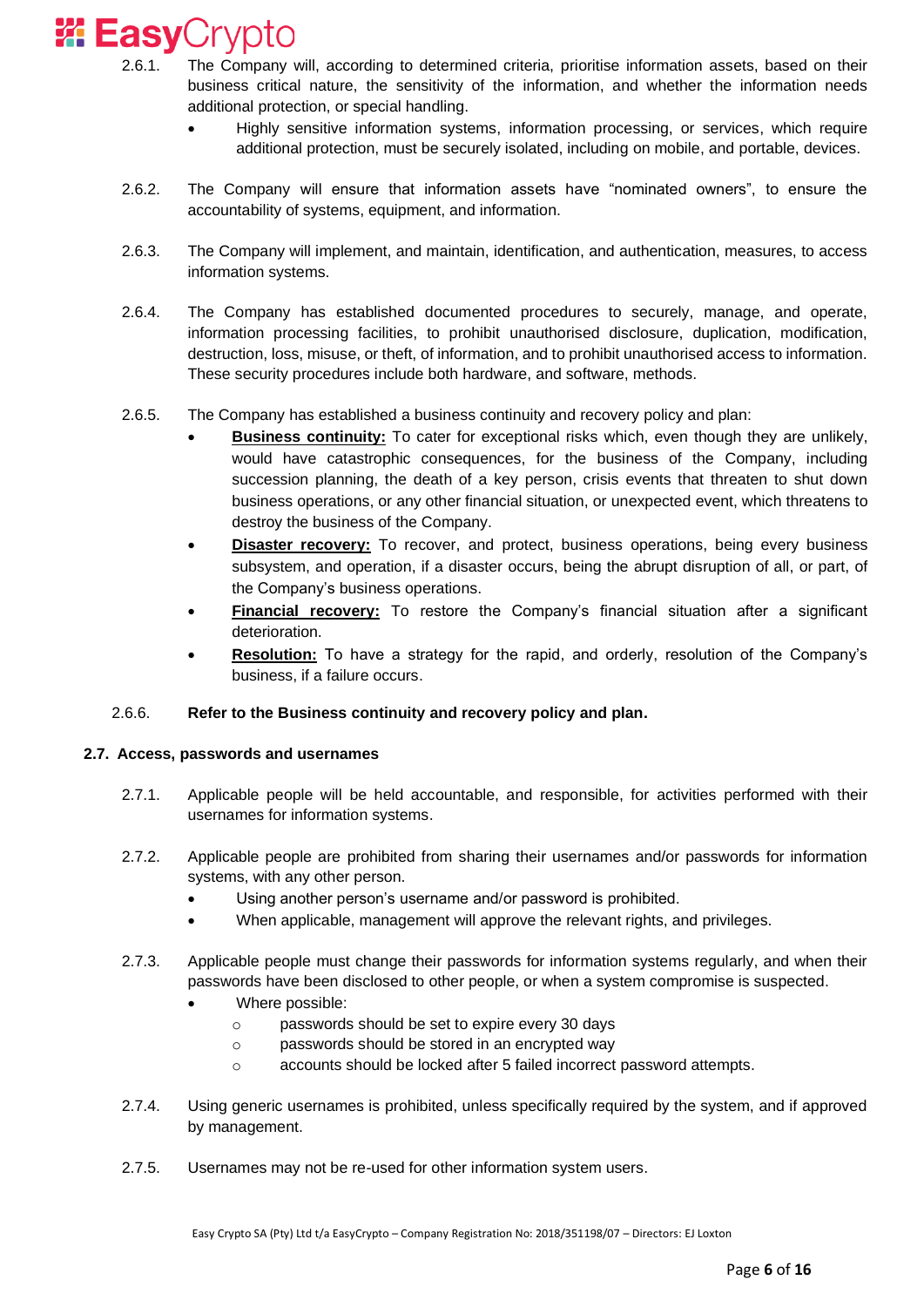- 2.7.6. Management reserves the right to intercept and/or monitor the access by applicable people, and third parties.
	- Audit logs, which record exceptions, and security related events, will be kept, and monitored.
	- Where information systems have been compromised, due to unauthorised access, a root cause analysis must be performed, without delay, to assess the situation.
		- o Depending on the situation, the necessary security measures must be rectified and/or enhanced.
		- o The required reporting to regulators, and data subjects, must take place, according to the legislative requirements. **Refer to the protection of personal information policy, for reporting security compromises**. **Refer to the relevant section of this Policy, for reporting cybercrime (the reporting method has not been published).**
- 2.7.7. Applicable people may access the Company's information systems remotely, if management has granted general, or specific, approval.
	- Management approves VPN access to its information systems, which should be reviewed regularly, as may be applicable.
	- Generally, VPN access is only granted from Company issued devices. However, management may approve access from other devices, as may be applicable.
	- The Company reserves the right to provide employees with a mobile data facility, from a service provider of its choice, with data, and network, restrictions, as deemed appropriate.
	- Management reserves the right to monitor the use, and take disciplinary action, if deemed necessary.
- 2.7.8. The relevant IT technicians should regularly monitor for inactive information system accounts, and provide management with a list of the inactive accounts.
	- Where applicable, management will authorise the suspending, or revoking, of access to the relevant information system.
- 2.7.9. When an applicable person's employment, or contract, is terminated, or where the person's roles, and responsibilities, have changed, the relevant IT technicians must be informed about the access that must be revoked, changed, or granted, as may be applicable, effective from a specified date.
- 2.7.10. Third parties may only be given access to the Company's information systems, if approved by management.
	- Before granting access to a third party, management must assess the risks to the business information, information systems, and information processing facilities, and must restrict the access, accordingly.
	- Management must regularly re-assess the risks, and the associated access.
- 2.7.11. Appropriate, written service level, and confidentiality, agreements, must be established with each third party, to whom access has been granted.
- 2.7.12. Third parties, to whom access has been granted, must not share their usernames, and passwords, with anyone.
- 2.7.13. The access, username, and password, requirements, and restrictions, are applicable to third parties, who have been granted access.
- 2.7.14. Third parties, who no longer require access, must notify their contact person at the Company, accordingly, so that the contact person can arrange for the access to be removed.

### **2.8. Security of information on devices**

2.8.1. The Company MUST facilitate the safe processing, and storage of, "**business information"**, which is information that is confidential, personal, or proprietary, to the Company, its employees, or its clients, and which is not aimed at, or intended for, general disclosure to third parties, or the public.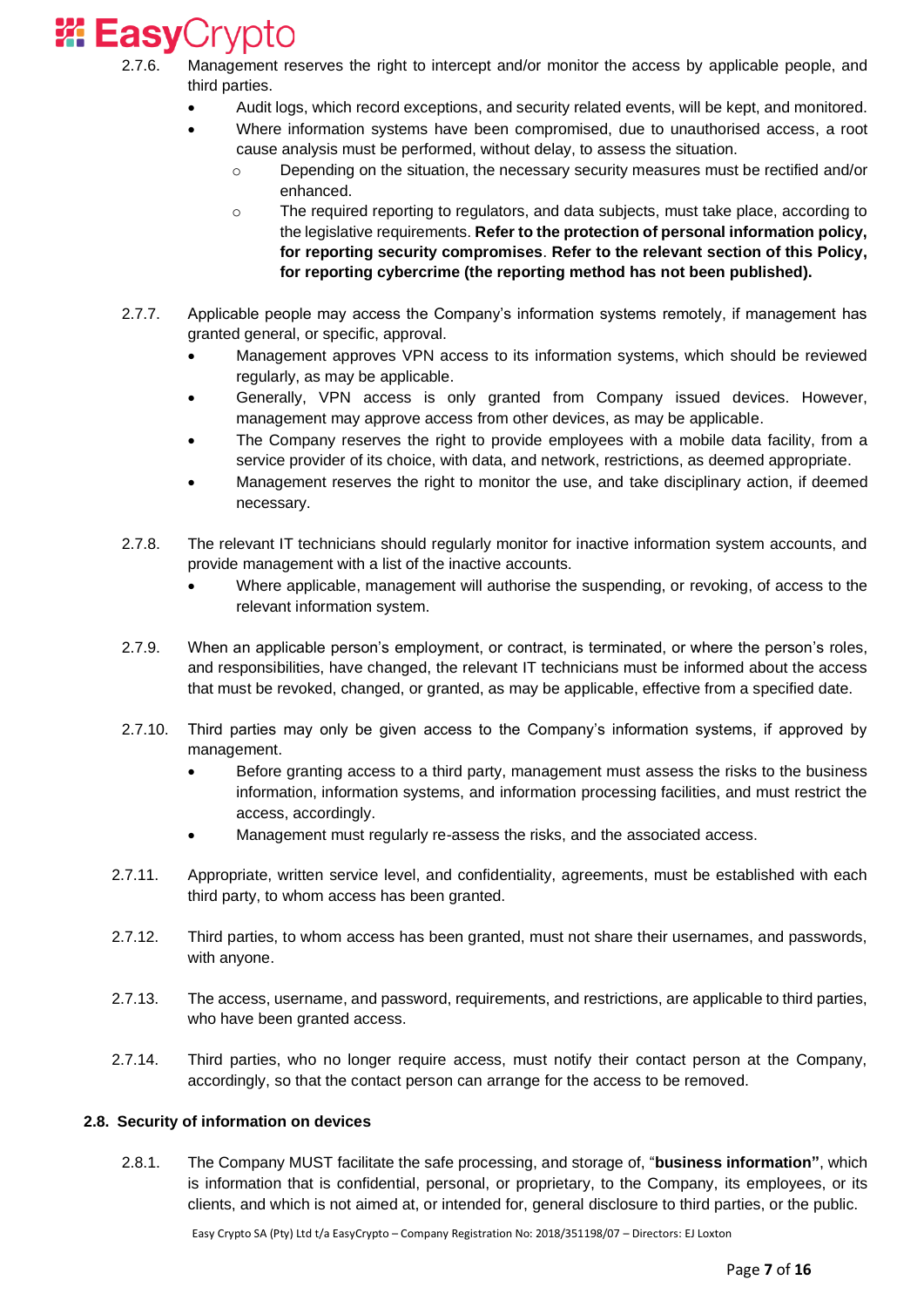- 2.8.2. Laptops, and desktops, used by employees, must be issued to them by the Company, for business purposes, to process business information. The laptops, and desktops, should be issued by the Information Technology (IT) department, and should include the base installation, including the minimum security software.
- 2.8.3. To assist in protecting against unauthorised disclosure, duplication, modification, destruction, loss, misuse, or theft, of information, and to prohibit unauthorised access to information, using external storage devices is not permitted, unless authorised by management.
	- External storage devices that have been authorised by management, must preferably use encryption and/or password protection.
	- Alternatives, such as Sharepoint, or Microsoft Teams, should be used to move, or share, electronic files.
- 2.8.4. Employees must report lost, or stolen, laptops, desktops, or external storage devices, to management, as soon as possible after the event, but no later than one week after the event.
	- If the employee is unable to make the report, the report should be made by the employee's next-of-kin, to the employee's line manager.
	- The theft of Company issued mobile, or portable, devices must also be reported to the SAPS.
- 2.8.5. Applicable people must take reasonable care to protect their devices from loss, theft, and damage.
- 2.8.6. If an employee wants to access the Company's IT infrastructure via a smart device, such as a mobile phone, or tablet, they must obtain management authorisation.
	- On the smart device, the IT infrastructure must only be accessed using Microsoft Office 365.
	- Gaining access to the smart device should be protected using the relevant smart device security settings.
	- Management reserves the right to conduct, or request someone to conduct, on their behalf, spot-checks, and audits, of smart devices, to determine the level of compliance with the Policy.
- 2.8.7. Applicable people, and third parties (to whom access has been granted), must have updated internet security software installed on their devices, which software includes anti-virus protection, advanced threat defence, online threat prevention, vulnerability protection, ransomware remediation, anti-spam protection, firewall protection.
	- Employees must immediately report to IT, if they suspect that their internet security software is missing, or faulty.
	- Employees must not interfere with, or uninstall, the internet security software installed by the Company.
- 2.8.8. Employees must not install unlicensed software, privately owned software, or electronic media, on Company issued devices.
- 2.8.9. Only authorised people may work on a Company issued laptop, or desktop.
- 2.8.10. Company issued mobile, or portable, devices, may not be lent to another person, without obtaining prior, written, approval.
- 2.8.11. Employees should not electronically "share" folders, or files, without obtaining prior authorisation.
- 2.8.12. Employees, other than authorised IT technicians, may not open the casings of Company issued devices.
- 2.8.13. When employees use their laptops at the Company offices, they should be secured to the desk with a laptop security cable.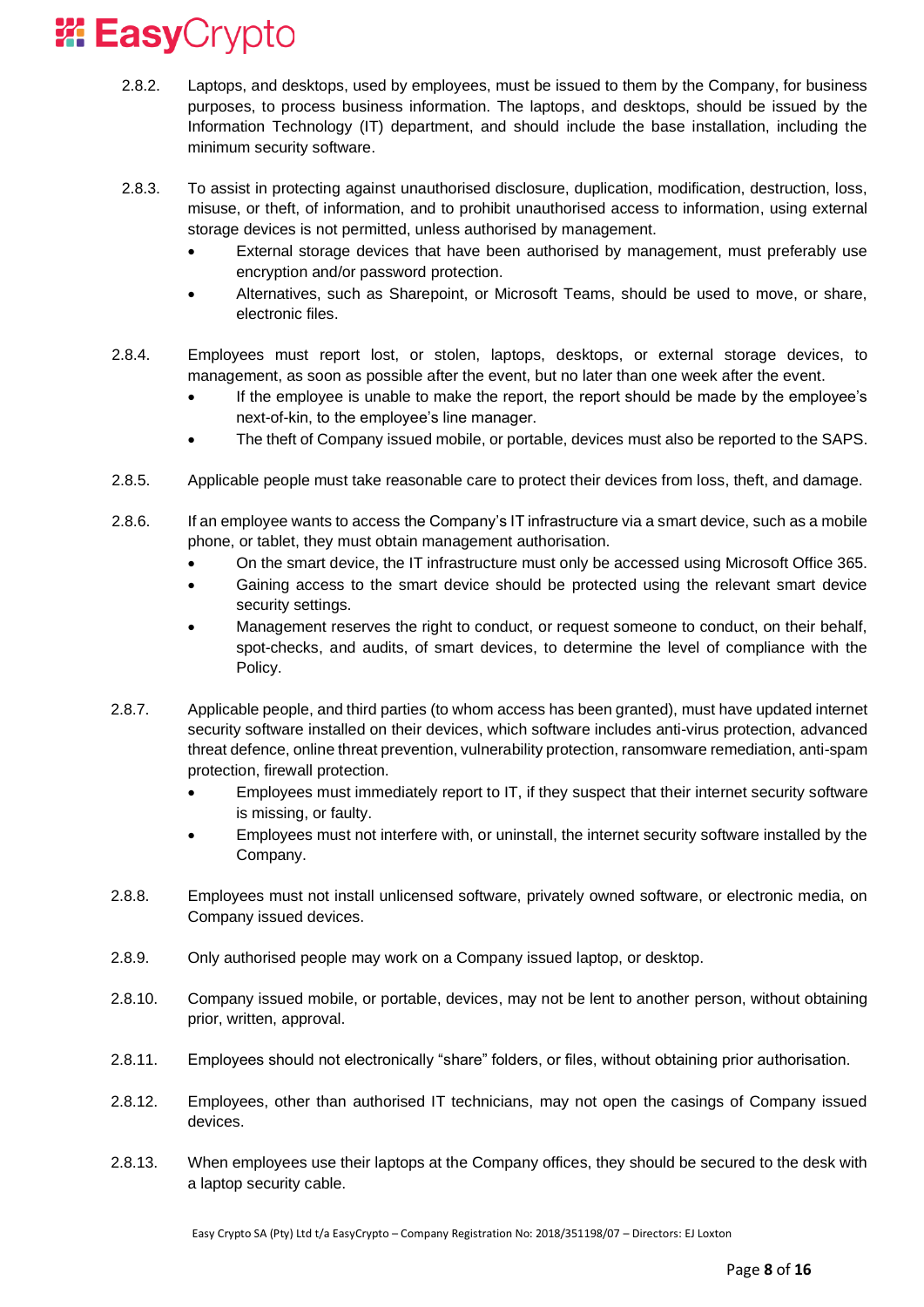### **24 Easy**Crypto

- 2.8.14. Applicable people, and third parties (to whom access has been granted), should take extra care to ensure that strangers are not trying to gather information from their mobile, or portable, devices, when working in public places.
- 2.8.15. Applicable people, and third parties (to whom access has been granted), who are working in public places, must take extra care to preferably connect to secure Wi-Fi hot spots, and public networks.
	- If they do not trust the security of the Wi-Fi hot spot, or public network, they should rather use their mobile device as a personal hotspot.
	- They must ensure that the internet security software is functioning, and is updated.
- 2.8.16. Applicable people, and third parties (to whom access has been granted), who are travelling, must ensure that their mobile, and portable devices, are not left unattended.

### **2.9. Acceptable use**

- 2.9.1. Applicable people must comply with the Company's policies, and procedures, when using business information, information systems, and information processing facilities.
- 2.9.2. An applicable person is deemed to have gained authorised access to information systems, when they have entered their unique username, and password, and any required additional authentication methods.
	- By default, the applicable person agrees to comply with this Policy, when gaining access to information systems.
- 2.9.3. Access to information systems is controlled, and restricted, according to a person's seniority, roles, and responsibilities.
	- Authorising access to information systems is at the discretion of management.
- 2.9.4. Applicable people using electronic communication, and information systems, is intended for business purposes. Therefore, personal use must not:
	- interfere with normal business activities
	- involve solicitation
	- be associated with an outside business activity that is deemed to be a conflict of interest
	- have any adverse effect on the Company, its associates, its employees, or its clients
	- expose the Company, its associates, its employees, or its clients, to reputational risks, or risks of direct, or indirect, losses, regardless of the nature of the losses.
- 2.9.5. Applicable people must lock their laptops, or desktops, using the "Ctrl", "Alt" and "Delete" keys, or using the "Windows logo" key and the "L" key, when they are not using it.
	- Alternatively, they must set the screen to auto-lock after a maximum of 1 minute.
- 2.9.6. Applicable people must not click on, open, create, send, distribute, or forward, unsolicited messages, such as chain email, hoaxes, unverified virus warnings, using the Company's information systems.
- 2.9.7. Applicable people must not access, or attempt to access, Company communications that are not intended for them, and they must not create messages, so that it appears as though the sender is another person.
- 2.9.8. Applicable people must not send messages containing classified information (confidential, personal, or restricted, information), unless they have taken appropriate measures to protect the information, such as encryption, or password protection.
- 2.9.9. It is prohibited for applicable people to violate the rights of another natural person, or legal person, protected by copyright, trade secret, patent, or other intellectual property, or similar laws, or regulations, including, but not limited to, by installing, or distributing, "pirated", or other software products, which are not appropriately licensed for use by the Company.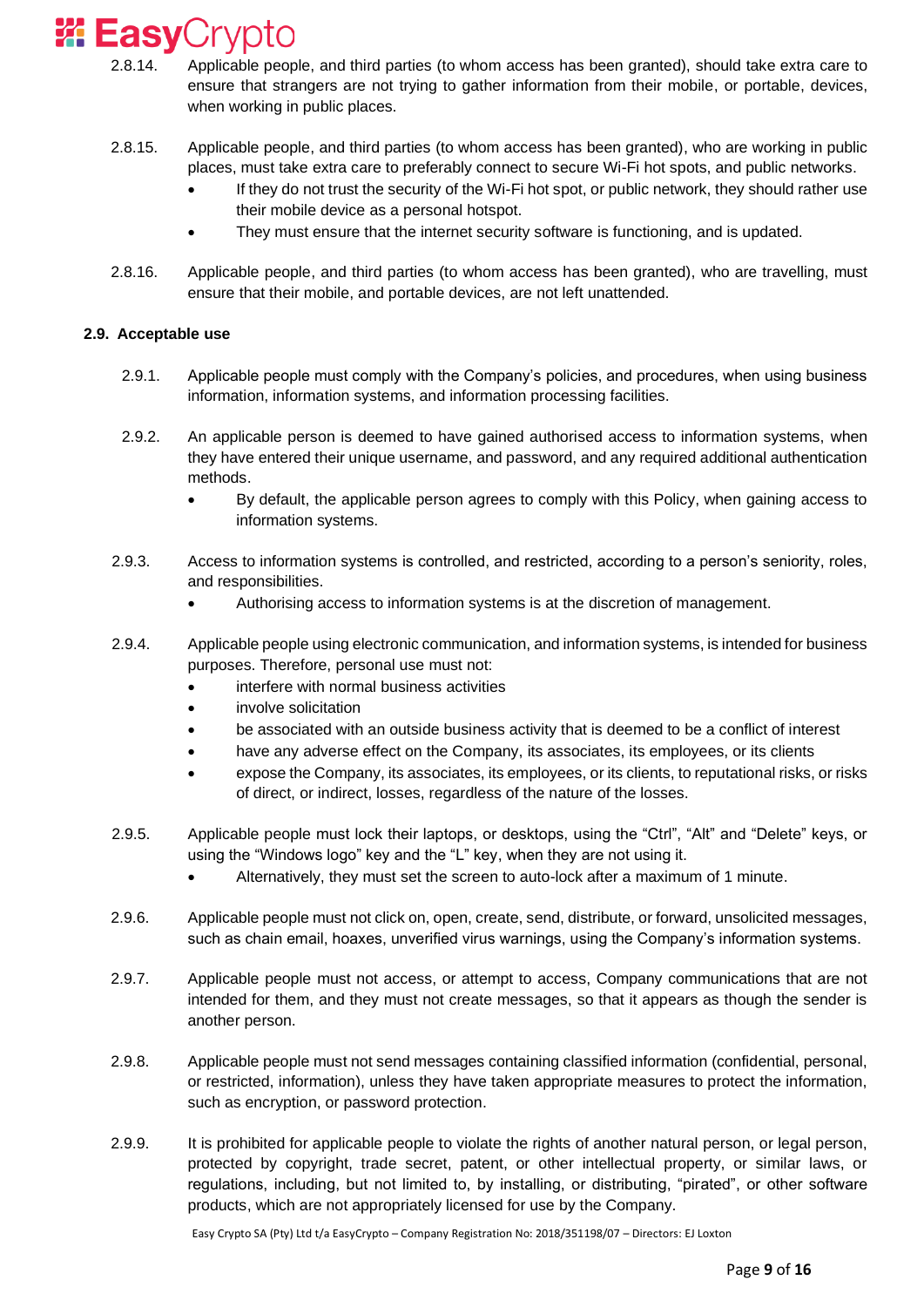- 2.9.10. Applicable people must not use their Company related email addresses, usernames, or passwords, for their own personal purposes.
- 2.9.11. Applicable people must not save personal files on the Company's network drives, or information devices.
- 2.9.12. Applicable people must not advertise, present, promote, solicit, or otherwise make statements about, the Company, unless prior approval has been provided by management.
	- This type of communication must be processed according to the Company's advertising, and marketing, procedures.
	- The Company will assign "business owners" to manage its social media accounts.
	- 2.9.13. If applicable people save files containing classified information (confidential, personal, or restricted, information), directly on their devices, they must ensure that they have taken appropriate measures to protect the information, such as encryption, or password protection.
	- 2.9.14. Employees should store business information on the relevant, designated, network drives.
	- 2.9.15. Applicable people are prohibited from viewing, storing, or sending, material containing intimate images, discriminatory, abusive, illegal, or contentious, in nature, using the Company's information processing facilities. **To clarify, this includes the disclosure of data messages deemed to be a criminal offence, in terms of the Cybercrimes Act.**
		- This type of material must be deleted immediately, and appropriate steps must be taken, to prevent subsequent penetration of the Company's information processing facilities.
	- 2.9.16. In terms of the employment contracts and/or confidentiality agreements, signed by applicable people (as may be relevant to the specific person):
		- they are prohibited from taking business information, when they are no longer associated with the Company
		- they agree to comply with the Company's policies, and procedures, including those associated with information security, and protecting business, personal, and sensitive, information.
			- o They may be subject to disciplinary action, if non-compliance is identified.

### **2.10. E-mail**

- 2.10.1. **"E-mail"** is electronic mail, a data message used, or intended to be used, as a mail message between the originator, and addressee, in an electronic communication.
- 2.10.2. The Company must establish an e-mail privacy statement, approved by management, which statement must be included as part of the e-mail signature of each applicable person.
	- Applicable people must ensure that e-mails that they send from the e-mail addresses provided to them by the Company, include the management approved e-mail privacy statement.
- 2.10.3. Applicable people should only use the Company's e-mail services, including e-mail addresses, and accounts, for business activities.
	- However, the Company will allow reasonable personal use of its e-mail, and internet, facilities.
	- Management reserves the right to monitor the use, and take disciplinary action, if deemed necessary.
- 2.10.4. Employees must only use the e-mail address provided to them by the Company, for business related e-mails.
	- They must send business related e-mails using the e-mail address provided to them by the Company.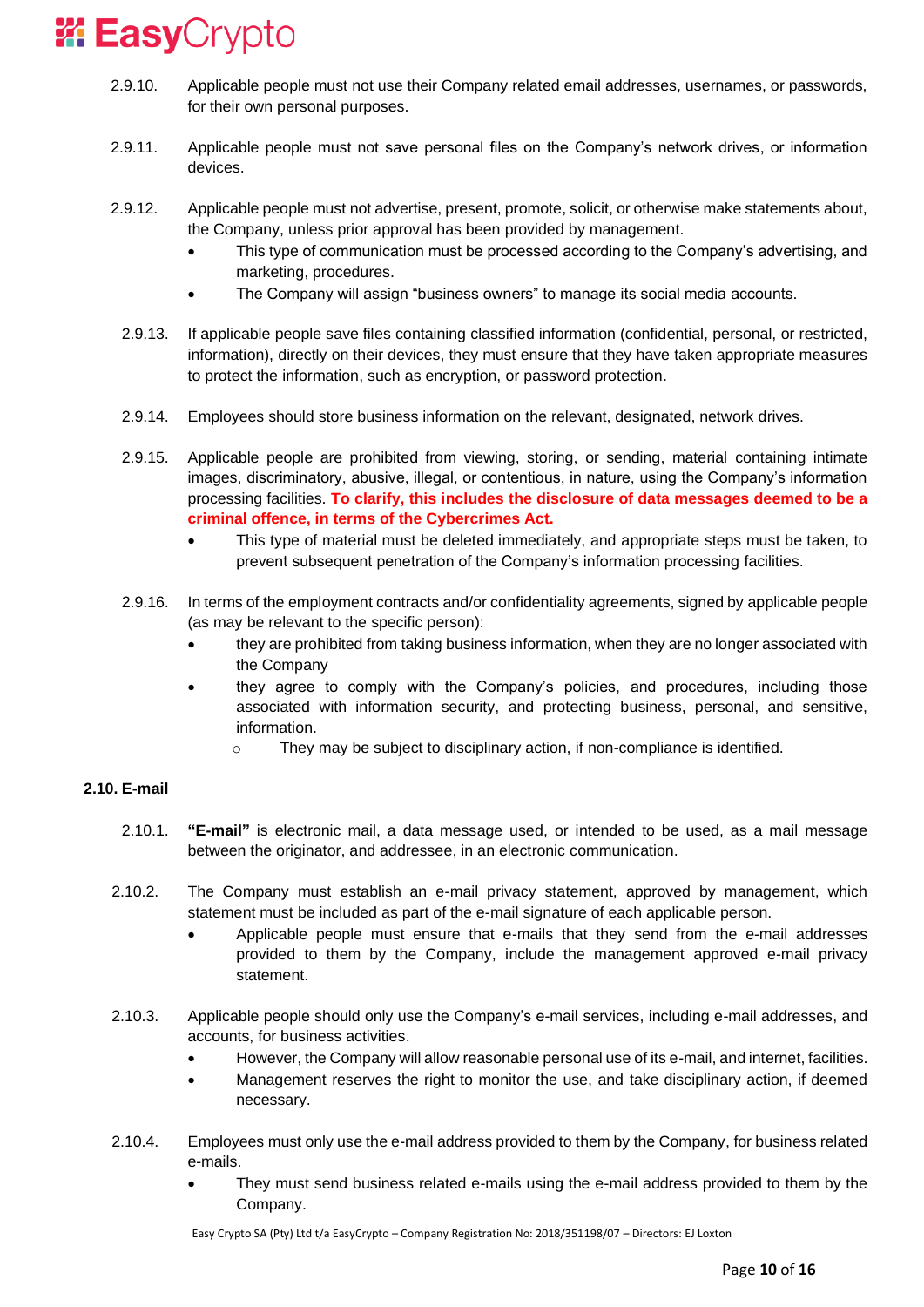- They must not forward business related e-mails to their private email addresses.
- 2.10.5. The Company reserves the right to block e-mails sent, or received, from, or to, the Company provided e-mail addresses, which e-mails contain attachments with file extensions that may pose a security threat.
- 2.10.6. Where applicable people send e-mails that may be deemed to be unsolicited communication, or direct marketing, **EVERY E-MAIL MUST INCLUDE** options to "cancel", "opt-out", or "unsubscribe".
	- These e-mails should only be sent to the Company's clients, for financial products, and financial services, offered by the Company.
	- These e-mails should not be sent to the Company's clients, who have previously asked to "cancel", "opt-out", or "unsubscribe".
	- These e-mails should not be sent to data subjects, who are not the Company's clients, unless they have provided explicit consent to receive this type of communication.
	- If E-mail distribution lists/groups are used, to send these e-mails, they must be **UPDATED IMMEDIATELY**, when an instruction to "cancel", "opt-out", or "unsubscribe", is received
	- **It is a criminal offence, in terms of the CPA, the ECTA, and the POPIA, to send these emails:**
		- o **without including options to "cancel", "opt-out", or "unsubscribe"**
		- o **to someone who has previously asked to "cancel", "opt-out", or "unsubscribe".**

### **2.11. Internet and cookie usage**

- 2.11.1. The Company allows reasonable personal use of its internet facilities to employees.
- 2.11.2. The internet, or internet connections, should not be used to transfer, or download, material that is in violation of laws, including, but not limited to, illegal material, material that violates copyrights, material that contradicts the spirit, and intent, of this Policy.
- 2.11.3. Applicable people should:
	- not provide sensitive information to sources, which are untrusted, via the internet
	- not download files from unknown sources, via the internet, because they may compromise information security
	- check that secure sites have valid, and unexpired, certificates
	- only access the internet via the network connections supplied by the Company.
- 2.11.4. Employees should access the internet, in accordance with their roles, and responsibilities, including, but not limited to, only:
	- downloading files, if authorised to do so
	- accessing external systems, if authorised to do so
	- using electronic communication technologies to access internal, or external, systems, if authorised to do so
- 2.11.5. If employees want to publish information on the platforms, websites, or mobile applications, they must obtain prior approval.
- 2.11.6. The Company reserves the right to restrict access to the platforms, websites, and mobile applications, which may pose a security threat.
- 2.11.7. The Company's platforms, websites, and mobile applications, may contain links to, and from, the websites of its partners, advertisers, and associates.
	- If the visitor follows a link to any of those websites, they must note that those websites have their own privacy policies, and the Company does not accept any responsibility, or liability, for those policies, or how those websites collect, and use, data.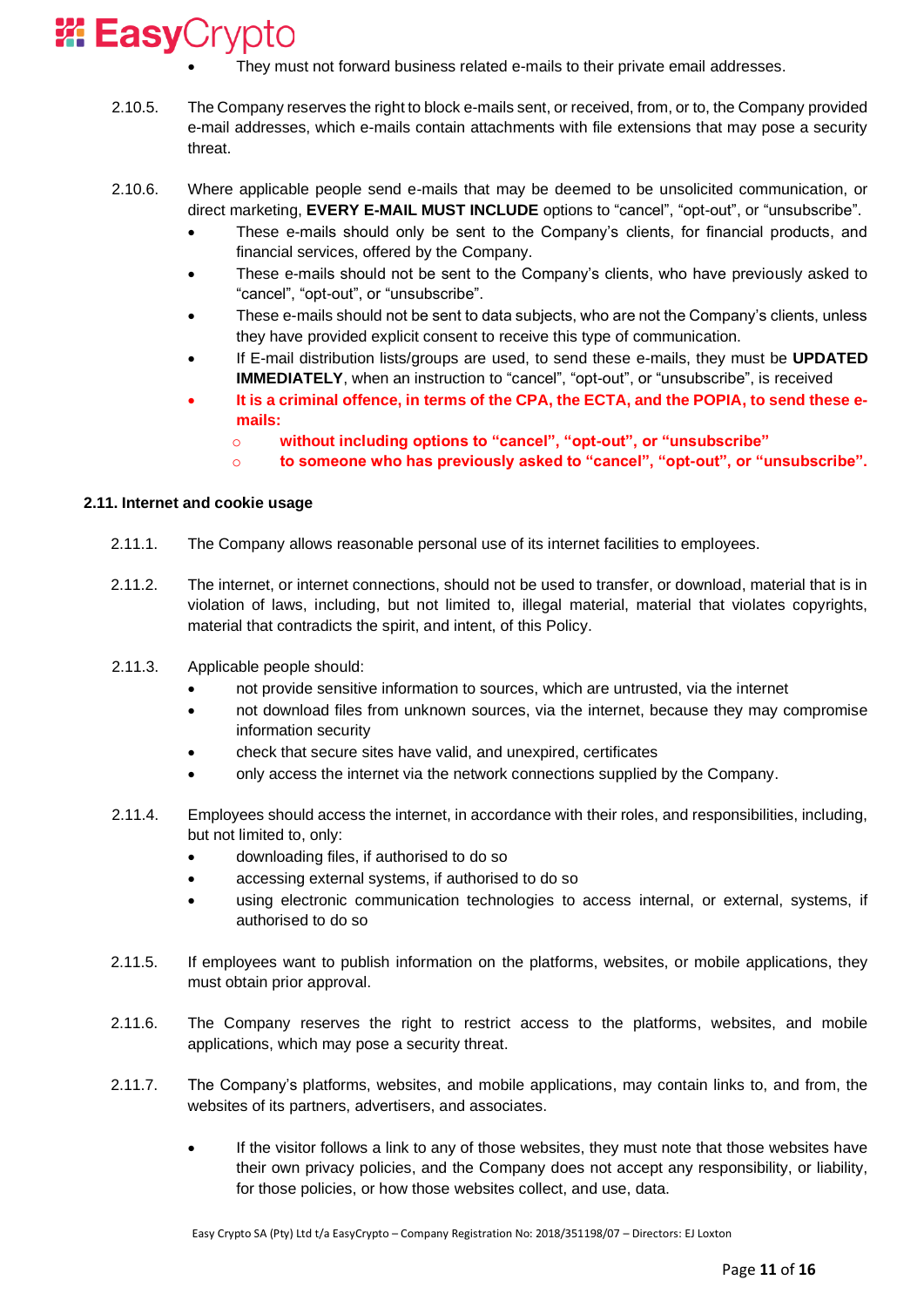

- The visitor should check those policies before they submit any personal information to those websites.
- 2.11.8. **"Cookie"** is a text file comprising letters, and numbers, that allows the platform, website, or mobile application, owner, to distinguish a visitor's browser/device from another visitor's browsers/device. To learn more about cookies, and how to manage them via a browser/device, the client should visit [https://aboutcookies.org/.](https://aboutcookies.org/)
- 2.11.9. The Company, and its third party partners, use cookies on the Company's platforms, websites, and mobile applications, to help manage the sites, and visitor experiences.
	- The cookies may be used to collect analytics of non-personal visitor activity outlines, manage personal preferences, provide relevant, or timely, information to the visitor, or offer focused advertisements.
	- Cookies, set across the platforms, websites, and mobile applications, by the Company's third party partners, or the Company, may be in the form of session, or persistent, cookies, and may use different technologies, such as JavaScript, or Flash.
	- If the visitor wants to 'opt-out' of the cookies, set by platforms, websites, and mobile applications, this can be done on a "cookie-by-cookie" basis, subject to browser settings. The visitor may limit site operation, or functions, if the visitor limits the cookies.

### **2.12. Network security**

- 2.12.1. The Company must ensure that its networks are adequately controlled, and managed, to protect them from security threats.
- 2.12.2. The Company must maintain the security of applications, and information systems, which are using its networks, including information in transit.
- 2.12.3. The Company must identify, and manage, the security features, service levels, and management requirements, of its network services, which details should be included in a network services agreement, regardless of whether these services are provided internally, or externally.

### **2.13. Physical security**

- 2.13.1. The Company must ensure that work areas at its premises, which contain sensitive information, systems, or services, are appropriately protected by perimeter and/or access control measures.
	- Information systems, and the related support equipment, must be secured, and protected for unauthorised access, and other threats.
	- Management must approve the access rights to secure work areas at its business premises, which rights should be regularly monitored, reviewed, and updated, as may be necessary.
- 2.13.2. Electronic files, and data, are backed up daily.
- 2.13.3. The Company must ensure that the back-up media for the sensitive, and the priority level 1, information systems, are stored securely, offsite.
- 2.13.4. The Company must, for visitors to its premises, record the date, and time, of the arrival, and departure, of the visitor, together with the minimum personal information of the visitor, so that they can be identified, and contacted, if necessary.
	- Preferably, visitors should always be accompanied by an employee, when at the business premises.
- 2.13.5. Back-up media must be securely transported to the offsite location.
- 2.13.6. Only authorised management, and IT technicians, are permitted to access back-up media, and restore information systems from back-up media.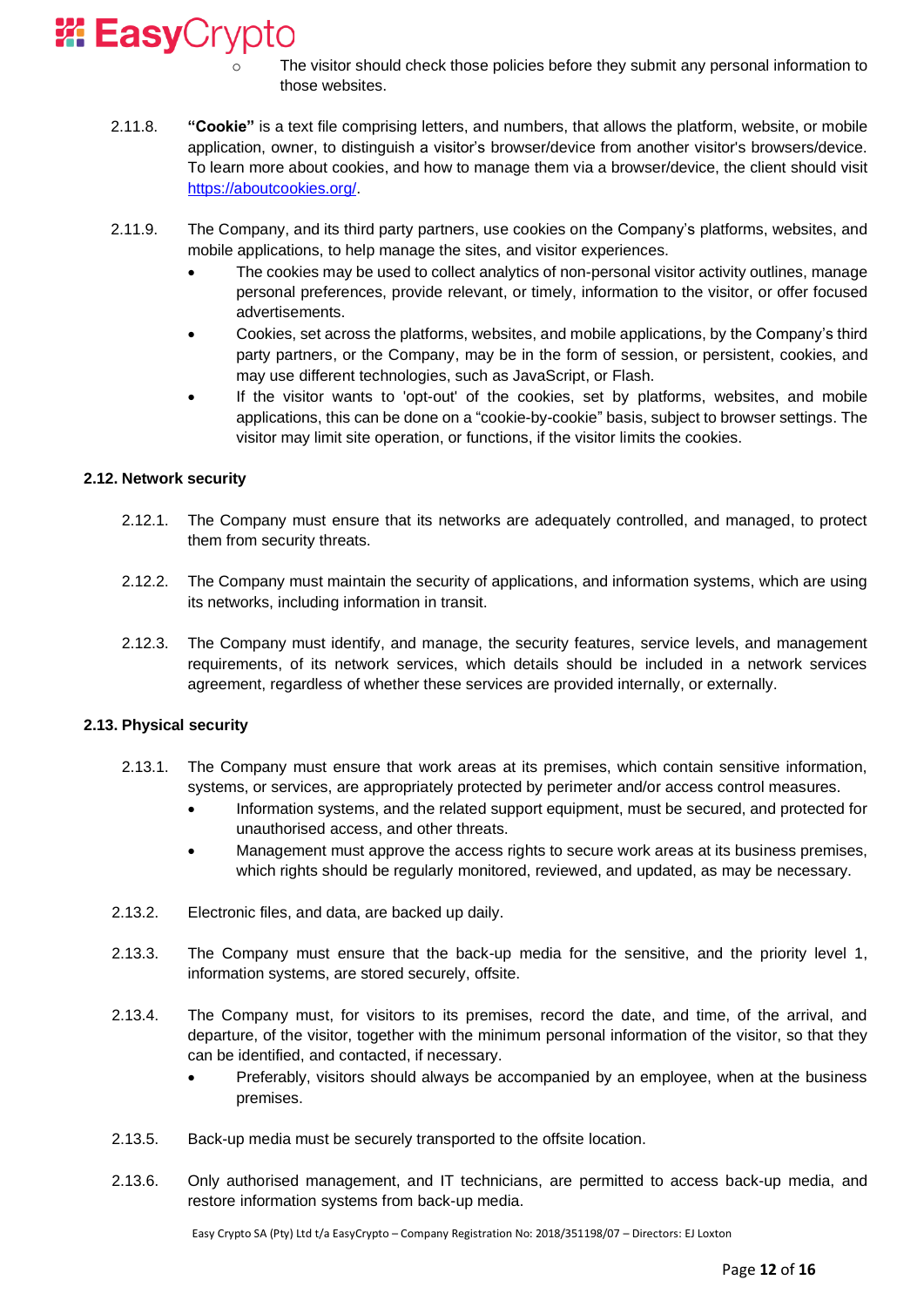- 2.13.7. The Company must ensure that electrical, and tele-communications, cables that carry data, or support information systems, are protected from interception and/or damage.
- 2.13.8. The Company must ensure that printed material, containing personal and/or sensitive information is physically destroyed, if not required, or securely stored, if required.
- 2.13.9. The Company must ensure that personal and/or sensitive information that is locally stored on equipment, is securely overwritten, or deleted, regularly, and before disposal of the equipment.
- 2.13.10. Management must provide prior written approval for the removal of equipment, software, and business critical information, from its premises.
- 2.13.11. The Company must ensure that its delivery, and loading, areas at its premises, are isolated from the information processing areas.

### **2.14. IT compliance, acquisition, development, and installation**

- 2.14.1. The Company must ensure that its information systems, including their design, and operation, and cryptographic controls, comply with the relevant legislative, regulations, generally accepted information security practices, international best practice, contractual (including licence agreements), and business, requirements.
	- Management must ensure that the information systems are regularly assessed, and monitored, to determine the level of compliance.
		- $\circ$  Remedial action must be taken, within specified timeframes, to rectify non-compliance.
- 2.14.2. The Company must ensure that its information system audit/monitoring tools are appropriately protected.
- 2.14.3. The Company must ensure that the business requirements for potential new information systems include the appropriate information security controls, in terms of this Policy, and related policies.
- 2.14.4. The Company must ensure that appropriate governance, and validation, controls, are implemented, to verify the accuracy, applicability, and validity, of data that is input into, stored within, and output from, information systems.
- 2.14.5. The Company must ensure that the IT technicians have documented procedures in place, to control, and monitor, the correct installation of approved software on devices.
- 2.14.6. When the Company changes its operating systems, or other information systems, it must ensure that priority level 1 information systems are reviewed, and tested, to ensure that there is no adverse impact on business operations, or information security.
	- Documented change control procedures must be in place.
- 2.14.7. When information systems are tested, the applicable people must ensure that the test information is carefully selected, used, and controlled, to ensure the protection of personal information.
- 2.14.8. The Company must ensure that the source code of information systems is restricted to authorised people only.
- 2.14.9. When software is developed by third parties, the Company must ensure that the appropriate confidentiality, and service level, agreements, are established.
	- The development must be supervised, documented, and monitored, by designated employees of the Company.

#### **2.15. Business operations**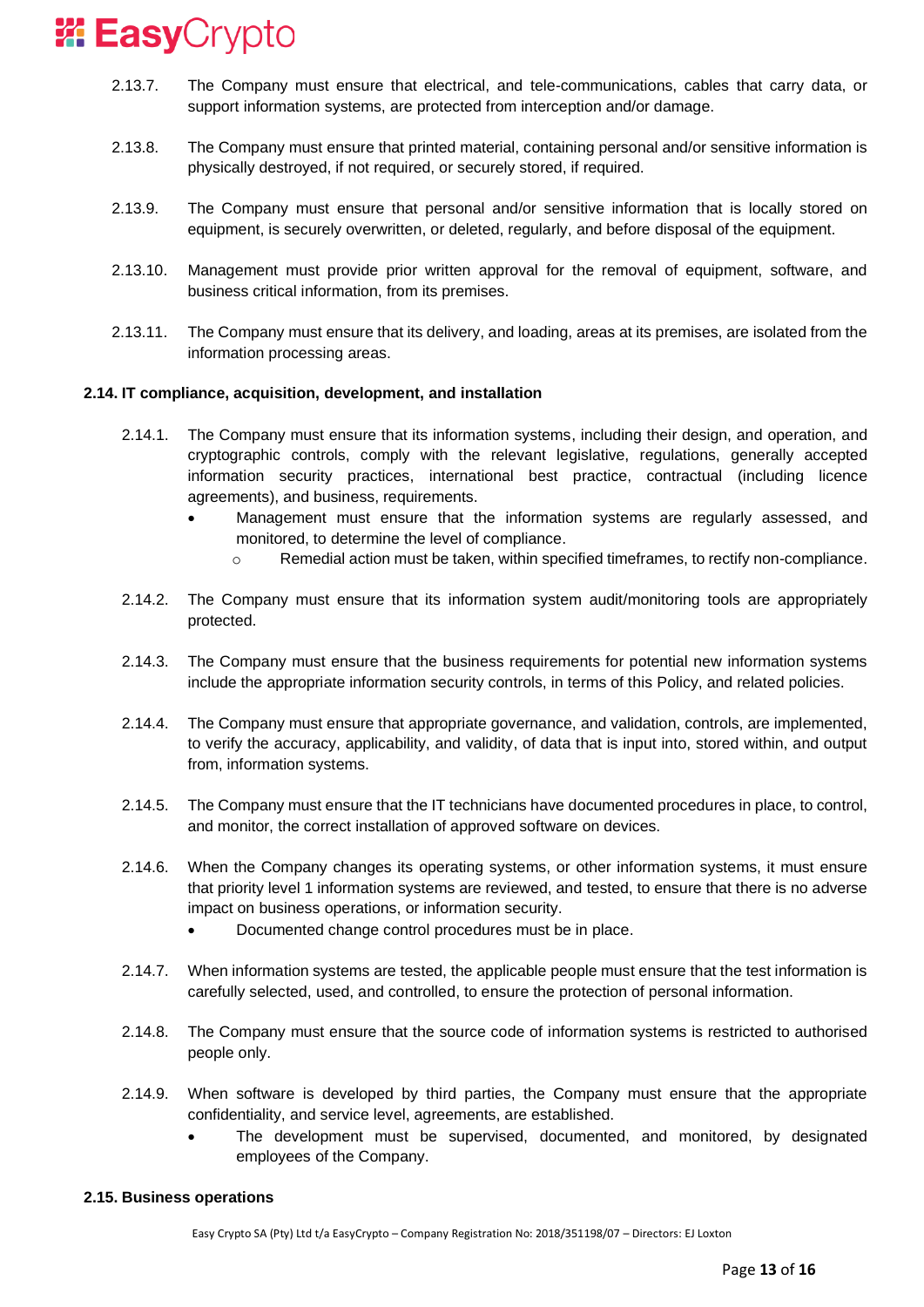- 2.15.1. The Company must apply appropriate procedures, to assess the fitness, and propriety, of potential, and existing, employees, applicable to the roles, and responsibilities, of the specific person.
- 2.15.2. The Company must ensure that business processes, and procedures, including the processes, and procedures, for using information systems, are documented, and are updated whenever required.
- 2.15.3. Management must ensure appropriate segregation of roles, and responsibilities, to reduce the risk of loss of, damage to, or unauthorised destruction of, business, personal, and sensitive, information, and unlawful access to, or processing of, business, personal, and sensitive, information.
- 2.15.4. The Company must ensure that information security risks are continuously assessed, and that business, and information security, controls, processes, procedures, and policies, are updated whenever required.
- 2.15.5. The Company must ensure that its employees are always appropriately trained, and supervised, about the applicable legislation, regulations, controls, processes, procedures, and policies, including those related to information security, and protecting business, personal, and sensitive, information.

#### **2.16. Electronic signatures and transactions**

- 2.16.1. The Company must ensure that the information involved in electronic transactions, passing over public networks, is appropriately protected from fraudulent activity, contractual dispute, unauthorised disclosure, modification, or deletion.
- 2.16.2. The Company must ensure that information involved in online transactions are appropriately protected from incomplete transmission, mis-routing, unauthorised message alteration, disclosure, duplication, replay, or deletion.
- 2.16.3. The Company must ensure that the integrity of information available on publicly available systems, is appropriately protected, to prevent unauthorised access, disclosure, modification, or deletion.
- 2.16.4. The Company permits documents, and agreements, to be signed by hand (in ink), digitally, through marking a check/tick box, or digitally, through an electronic signature, unless prohibited, or restricted, by legislation.
	- **"electronic signature"** is data attached to, incorporated in, or logically associated with, other data, and which is intended by the user, to serve as a signature.
- 2.16.5. The Company permits agreement to be executed in counterparts, each of which will be an original, and which together constitute the same agreement.
	- Signature of the agreement, by the parties, sent electronically, by fax, email, or by electronically accepting the terms and conditions on our platforms, websites, or mobile applications, will be treated as the party`s original signatures, for all purposes under this agreement.
	- Sending copies of the agreement, and the pages requiring signatures, by fax, email, in "portable document format" (".pdf") form, or by any other electronic means, intended to preserve the original appearance of the agreement, or by a combination of these methods, will be effective execution, and delivery, of the agreement, to the parties, and may be used as an original agreement, for all purposes.
	- The parties record that it is not required for the agreement to be valid, and enforceable, that a party shall initial the pages of the agreement and/or have its signature of the agreement verified by a witness.
- 2.16.6. **Where legislation provides for agreements to be signed electronically, but does not specify the type of signature, the requirement in relation to a data message is ONLY MET IF an advanced electronic signature is used.**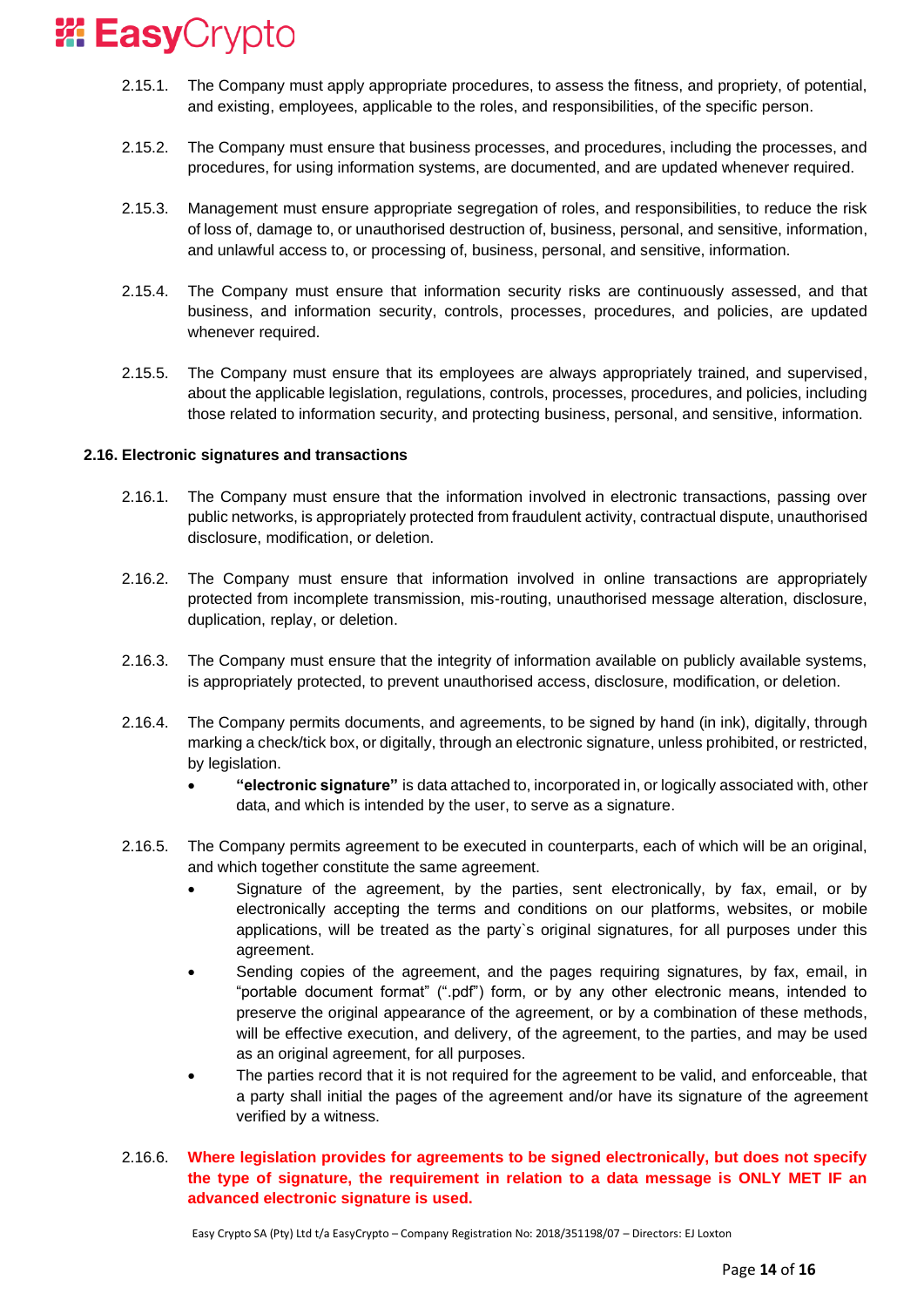# **Easy**Crypto

- **"advanced electronic signature" (AEA)** is an electronic signature, which results from a process that has been accredited by the Authority (.za Domain Name Authority).
- This AEA requirement is causing the electronically signed agreements of financial institutions to be non-compliant with the ECTA, where financial institutions are not requiring the electronic signatures of clients to be AEAs.
- Examples of affected legislation are the Collective Investment Schemes Control Act 45 of 2002, and the Financial Advisory and Intermediary Services Act 37 of 2002.
- The Financial Sector Conduct Authority has been made aware of this non-compliance, and since electronic transacting supports easier access for clients, and is supportive of financial inclusion, it **MAY EXEMPT** certain financial institutions from the AEA requirements, **IF** the electronic signature, and the obtaining of the electronic signature, meets certain criteria.
- 2.16.7. The Company must ensure that the permitted electronic signature complies with:
	- The client must sign the electronic agreement, by way of an electronic signature.
	- The Company must verify the identity of the client, and implement processes to authenticate each transaction of the client.
	- The agreement must provide for:
		- o conditions of submitting the electronic agreement
		- o procedure for submitting the electronic agreement
		- o terms and conditions applicable to submitting the electronic agreement, and the legal implications thereof
		- o disclaimers of liability on the part of the Company
		- o limitations of liability applicable to the Company
		- o security risks, and risk of interception, inherent to electronic transacting
		- o related precautionary, or security, measures
		- $\circ$  confirmation by the Company that its website complies with relevant legislative requirements applicable within South Africa.
	- The Company must ensure that the terms and conditions under which an electronic agreement may be submitted, **MUST BE DISPLAYED on the screen of the digital platform being used to submit the agreement**.

### 2.16.8. **Refer to the terms and conditions for details about transactions.**

### **3. Commencement, and termination**

- **3.1.** Notwithstanding the last date of signature of the agreement, the agreement commences on the date that the Company has completed the initial customer due diligence procedure, accepted the business relationship, signed the agreement, notified the client that it has accepted the business relationship, provided the client with the relevant bank account details, into which they must deposit funds, they have deposited funds into the relevant bank account, they have notified the Company that the funds have been deposited into the relevant bank account, and the funds are reflected in the relevant bank account.
- **3.2.** The agreement will, subject to the provisions specified therein, commence on the commencement date, and will continue indefinitely, until terminated by not less than thirty (30), and not more than sixty (60), calendar days' written notice, by either party, to the other.
- **3.3.** On termination of an agreement, the Company will complete any transactions that it started, on the client's behalf, before receipt of the notice of termination.
- **3.4.** The Company will not start any transactions, on the client's behalf, after it has received, or given, notice of termination, unless the client instructs it to do so.
- **3.5.** Upon termination of the agreement, the Company will return all monies, financial products, and documents of title, to the client, and will provide the client with a detailed final statement of account.
	- 3.5.1. If the financial products, and documents of title, are in possession of an approved nominee, the relevant administrative financial services provider (administrative FSP), or its independent nominee,